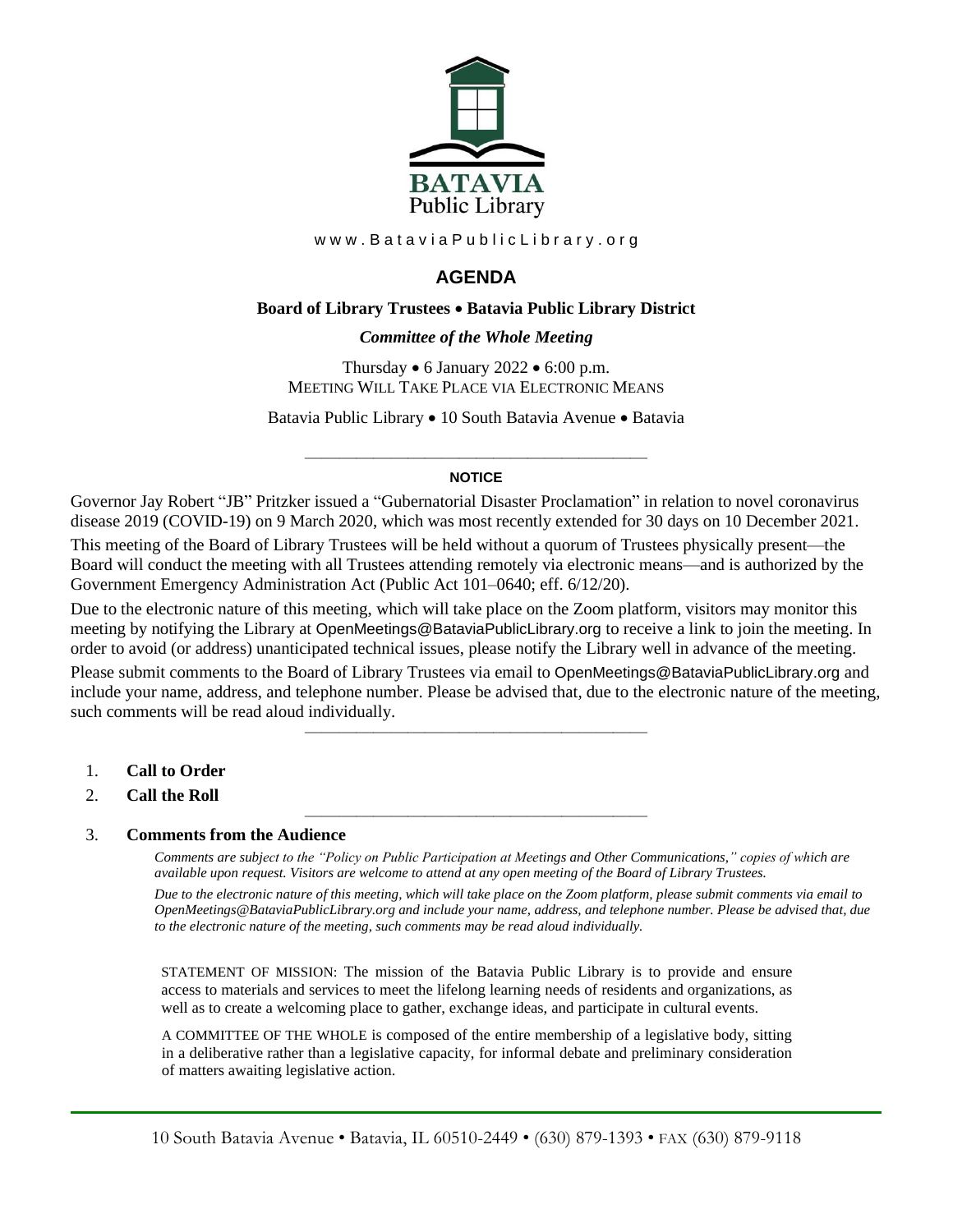- 4. **Approve the Agenda** {ROLL CALL VOTE}
- 5. **Approve the Minutes:** Committee of the Whole Meeting, Thursday, 7 October 2021 {ROLL CALL VOTE}

————————————————————

- 6. **Board Education:** "OpenGov," presented by Michele M. Domel, the Library's Administrative Assistant
- 7. **An Ordinance Amending Plans for the Special Reserve Fund (Fund 40)** (ORDINANCE 2022–001) (Standing Committee on Finance) (ACTION ITEM) {ROLL CALL VOTE}
- 8. **Flyleaf Bakery Café** (Standing Committee on Policy) (DISCUSSION and/or ACTION ITEM) {ROLL CALL VOTE}
- 9. **Standards for Illinois Public Libraries: Review of Standards** (Progress Report 3) (Standing Committee on Policy) (REPORT)
- 10. **Comments from the Committee of the Whole**
- 11. **A closed session** for "Deliberations concerning salary schedules for one or more classes of employees," as authorized by 5 ILCS  $120/2(c)(2)$  {ROLL CALL VOTE TO ENTER CLOSED SESSION}

————————————————————

————————————————————

————————————————————

NOTE ON PROCEDURE: In order to enter Closed Session (after the motion is passed), the Host will move all non-participants to the Waiting Room. When the Board leaves Closed Session, the host will allow people in the Waiting Room back to the meeting.

12. **Library Plan for Implementation of Amended Minimum Wage Law, Year 4** (Standing Committee on Policy) (DISCUSSION and/or ACTION ITEM) {ROLL CALL VOTE}

## 13. **Future Agenda Items** (REPORT)

In the absence of separate committee meetings, this report is provided for purposes of information and planning.

#### a. **Facilities Issues** (Trustee Deitchman, *Chair*)

*The focuses of Facilities Issues are building & grounds, technology, and related policies and services. Such issues generally (but not exclusively) have an internal approach; that is, work is directed to the physical library and its campus.*

- Annual Schedule of Capital Projects (February–March 2022)
- Independent Technology Audit
- Technology Plan
- Walk the Property
- Wi-Fi System
- Proper Storage for Paintings and Other Works of Art when Not on Public Display
- Streetscape Project (City of Batavia): Water Street

## b. **Finance Issues** (Trustee Culotta, *Chair*)

*The focuses of Finance Issues are budget & finance and related policies and services.*

- Note: A schedule of future agenda items is included in the Committee packet for purposes of information and planning.
- Policy on Fines and Fees (February–March 2022)
- c. **Outreach Issues** (Trustee Larson, *Chair*)

*The focuses of Outreach Issues are marketing & public relations, community engagement, art, and related policies and services, and Recognition as a Library Leader. Such issues generally (but not exclusively) have an external approach; that is, direct service to users and the community.*

- Technology Advisory Group (TAG)
- Policy on Exhibit Spaces, Bulletin Boards, and Literature Racks
- Telephone for Public Use
- Recognition as a Library Leader (April 2023)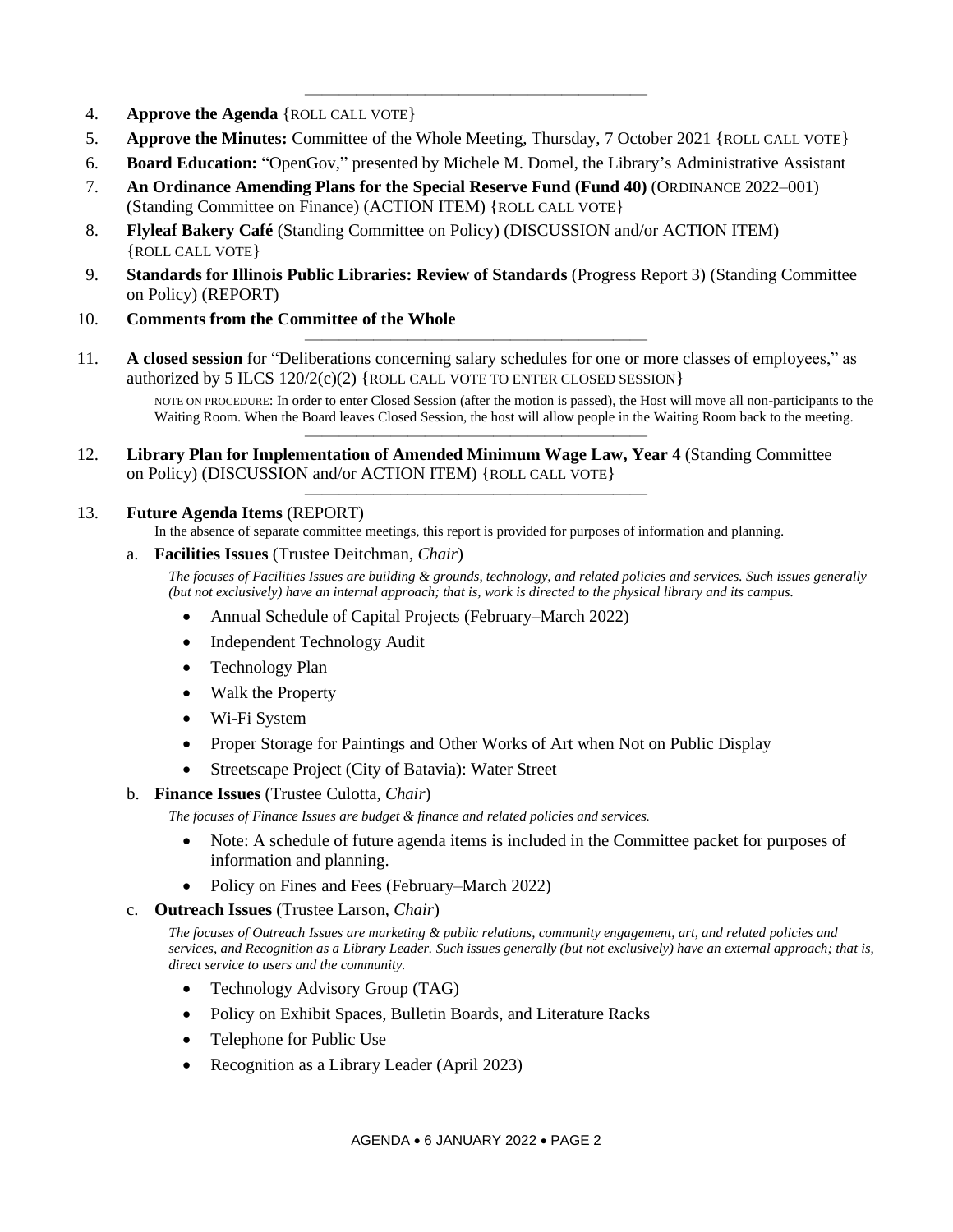# d. **Policy Issues** (Trustee Russo, *Chair*)

*The focuses of Policy Issues are human resources, related policies and services, strategic planning, and general policies.*

- Minimum Wage Law: Transition Plan for Year 4 (January / February 2022)
- Policy on Reference Service (February 2022)
- Succession Issues (Progress Report 2) (February 2022)
- Standards for Illinois Public Libraries: Review of Standards
- Standards for Illinois Public Libraries: Accessibility of Policy Statements
- Visibility
- Retrospective Review [of the Temporary Closure in Relation to COVID-19 Crisis]
- Bylaws of the Board of Library Trustees
- Policy on Leave of Absence without Pay
- Organizational Identity: Statement of Purpose (Trust & Track Institute) (April 2021)
- Organizational Identity: Statement of Vision
- Cannabis Regulation and Tax Act [410 ILCS 705 et seq.]
- Policy on Reimbursement of Employee Expenses (pursuant to 820 ILCS 115 / 9.5)
- Policy on a Safe and Healthful Workplace
- Self-Appraisal for Board of Library Trustees (April 2022)
- Personnel Complement Detail and Authorized Personnel Strength (June 2022)

————————————————————

## 14. *Next Meetings or Events*

- *a. Birthday of Martin Luther King, Jr. (Observed) (3rd Monday in January), Monday, 17 January 2022, Library Open [F]*
- *b. Board of Library Trustees (Regular Meeting), Tuesday, 18 January 2022, 6:00 p.m., Meeting Will Take Place via Electronic Means*
- *c. ALA Midwinter Meeting (San Antonio), Friday–Tuesday, 21–25 January 2022*



- *d. 20 Years at 10 South Batavia Avenue (27 January 2002–2022), Thursday, 27 January 2022 anniversary of the grand opening*
- *e. Board of Library Trustees (Committee of the Whole Meeting), Thursday, 3 February 2022, 6:00 p.m., Meeting Will Take Place via Electronic Means*
- *f. Lincoln's Birthday, Saturday, 12 February 2022, Library Open [I]*
- *g. Board of Library Trustees (Regular Meeting), Tuesday, 15 February 2022, 6:00 p.m., Meeting Will Take Place via Electronic Means*
- *h. Washington's Birthday (Observed) (3rd Monday in February) — official name (5 U.S. Code 6103); also known unofficially as Presidents Day — Monday, 21 February 2022, Library Open [F]*
- *i. Casimir Pulaski's Birthday (Observed) (1st Monday in March), Monday, 7 March 2022, Library Open [I]*